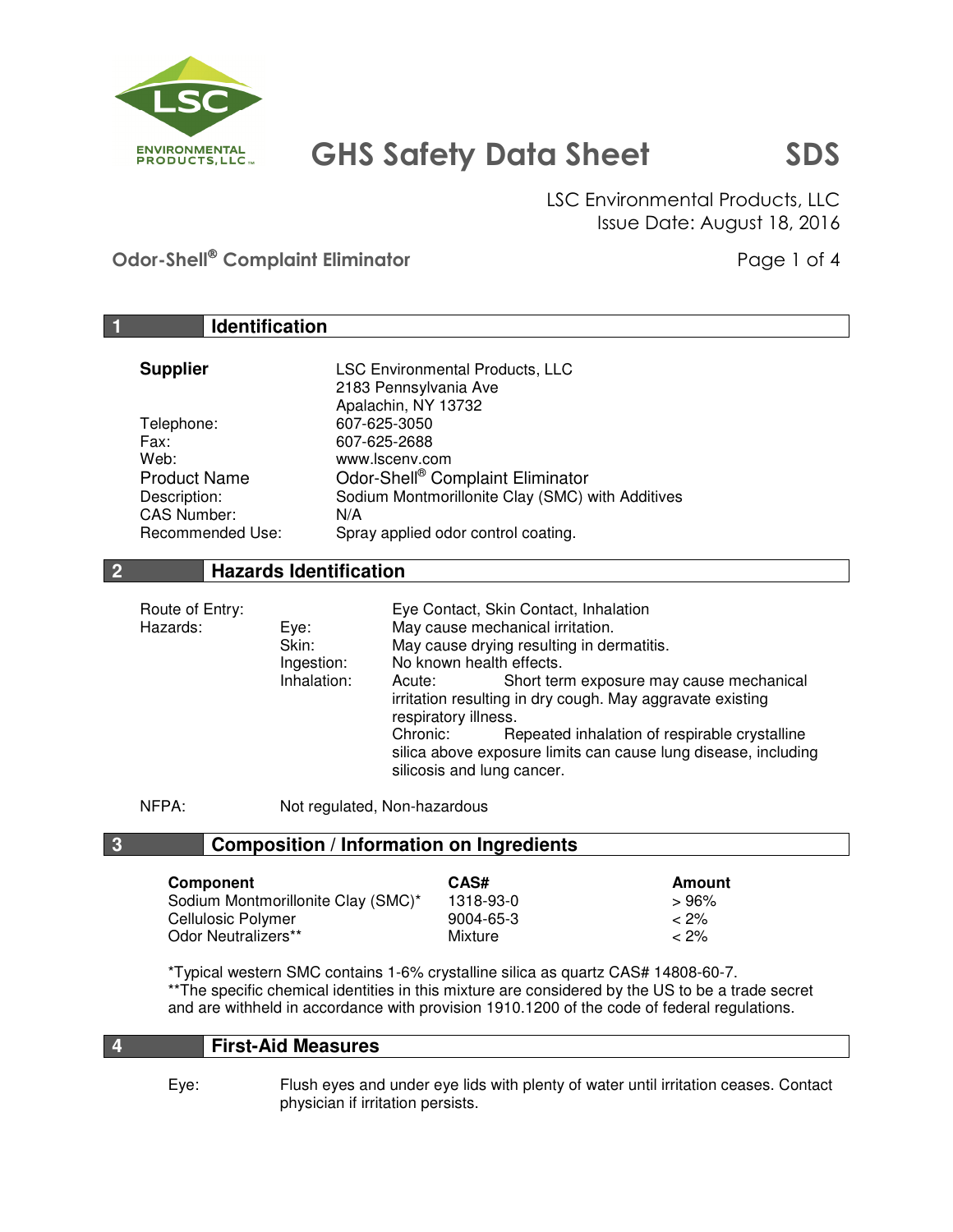

 LSC Environmental Products, LLC Issue Date: August 18, 2016

## Odor-Shell<sup>®</sup> Complaint Eliminator **Page 2 of 4**

| Skin:       | Wash with soap and water until clean. Contact physician if irritation develops.    |
|-------------|------------------------------------------------------------------------------------|
| Ingestion:  | None known.                                                                        |
| Inhalation: | Move to area free from dust. If symptoms of irritation persist, contact physician. |
|             | Inhalation may aggravate existing respiratory illness.                             |

#### **5 Fire Fighting Measures**

Flammability: Non-flammable

#### **6 Accidental Release Measures**

 Personal Precaution: Avoid breathing dust; wear respirator approved for silica bearing dust. Cleanup: Vacuum to avoid generating airborne dust. Avoid using water. Material becomes slippery when wet.

#### **7 Handling and Storage**

 Handling: Use NIOSH/MSHA respirators approved for silica bearing dust when airborne SMC dust levels exceed PEL/TLVs. Clean up spills promptly to avoid making dust. Storage area floors may become slippery if wetted. Storage: Store in a dry place.

#### **8 Exposure Controls / Personal Protection**

| <b>Exposure Guidelines:</b>       |                      |                                                                                                                                                                                                    | <b>ACGIH TVL</b>      |
|-----------------------------------|----------------------|----------------------------------------------------------------------------------------------------------------------------------------------------------------------------------------------------|-----------------------|
| <b>Component</b>                  |                      | <b>OSHA PEL (8 hr TWA)</b>                                                                                                                                                                         |                       |
| Crystalline Silica as Quartz      |                      | 0.1 mg/m <sup>3</sup>                                                                                                                                                                              | 0.1 mg/m <sup>3</sup> |
| Particles not Otherwise Regulated |                      |                                                                                                                                                                                                    |                       |
|                                   | <b>Total Dust</b>    |                                                                                                                                                                                                    | N/A                   |
|                                   | Respirable Dust      | 15 mg/m <sup>3</sup><br>5 mg/m <sup>3</sup>                                                                                                                                                        | N/A                   |
| <b>Engineering Controls:</b>      |                      | None required for outdoor mixing and application. Use                                                                                                                                              |                       |
|                                   | indoors.             | local ventilation to maintain PELs/TLVs if handling                                                                                                                                                |                       |
| Personal Protective Equipment:    |                      |                                                                                                                                                                                                    |                       |
| Eye and Face Protection:          | mist.                | Wear safety glasses or goggles during loading and<br>application to protect from dust, splashing, and spray                                                                                        |                       |
| <b>Skin Protection:</b>           |                      | Wear gloves and overalls to protect skin and clothing<br>from contact with product. Personal hygiene measures,<br>such as washing hands and face after working with<br>materials, are recommended. |                       |
| <b>Respiratory Protection:</b>    | silica bearing dust. | When handling generates dust levels above exposure<br>limits, use respirators approved by NIOSH/MSHA for                                                                                           |                       |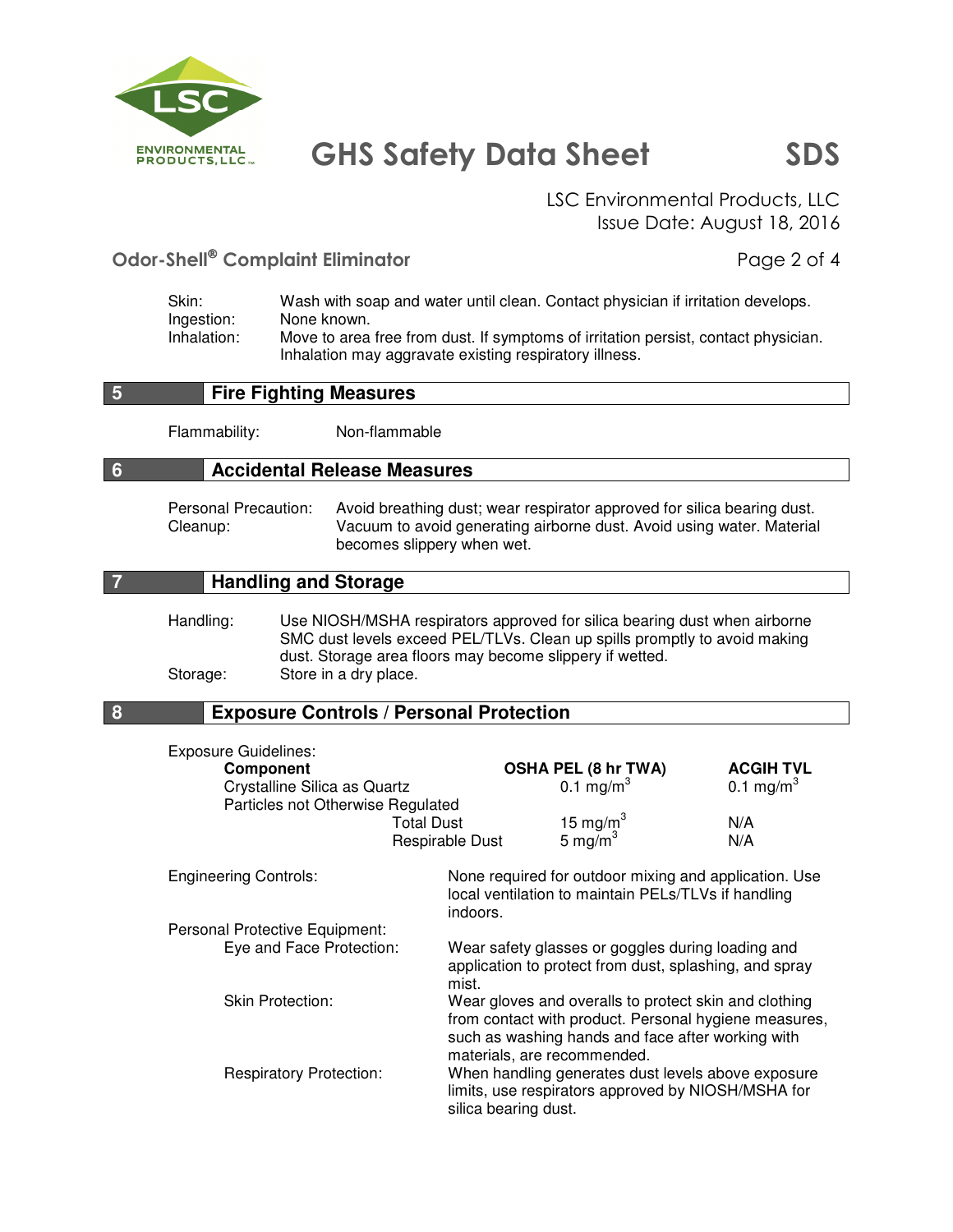

 LSC Environmental Products, LLC Issue Date: August 18, 2016

Odor-Shell<sup>®</sup> Complaint Eliminator **Page 3 of 4** and 2 of 4

## **9 Physical and Chemical Properties**

Appearance: Off-white dry powder. Odor: Fragrant Relative Density (H2O=1): Melting Point: Approx. 1450<sup>°</sup> C Solubility in Water: <4% soluble by weight. Flammability: Non-flammable

pH:  $B-10$  (5% aqueous suspension)<br>Relative Density (H2O=1): 2.45-2.55 Bulk Density (at  $20^{\circ}$  C): 55 lbs/cu ft as dry product

### **10 Stability and Reactivity**

Stability: Stable Stable Hazardous Polymerization: Will not occur. Incompatible Materials: Hydrofluoric Acid.

Hazardous Decomposition Products: None under normal handling conditions.

## **11 Toxicological Information**

Carcinogenicity:

- Sodium Montmorillonite Clay is not listed by ACGIH, IARC, NTP, or OSHA.
	- IARC, 1997, concludes that there is sufficient evidence in humans for the carcinogenicity of inhaled crystalline silica from occupational sources (IARC Class 1), that carcinogenicity was not detected in all industrial circumstances studied and that carcinogenicity may depend on characteristics of the crystalline silica or on external factors affecting its biological activity. NTP classifies respirable crystalline silica as "known to be a human carcinogen" (NTP 9th Report on Carcinogens - 2000). ACGIH classifies crystalline silica quartz as a suspected human carcinogen (A2).

### **12 Ecological Information**

No information available.

#### **13 Disposal Considerations**

Bury in licensed landfill according to local, state, and federal regulations.

| <b>Transportation Information</b> |
|-----------------------------------|
|-----------------------------------|

US DOT: Non-regulated